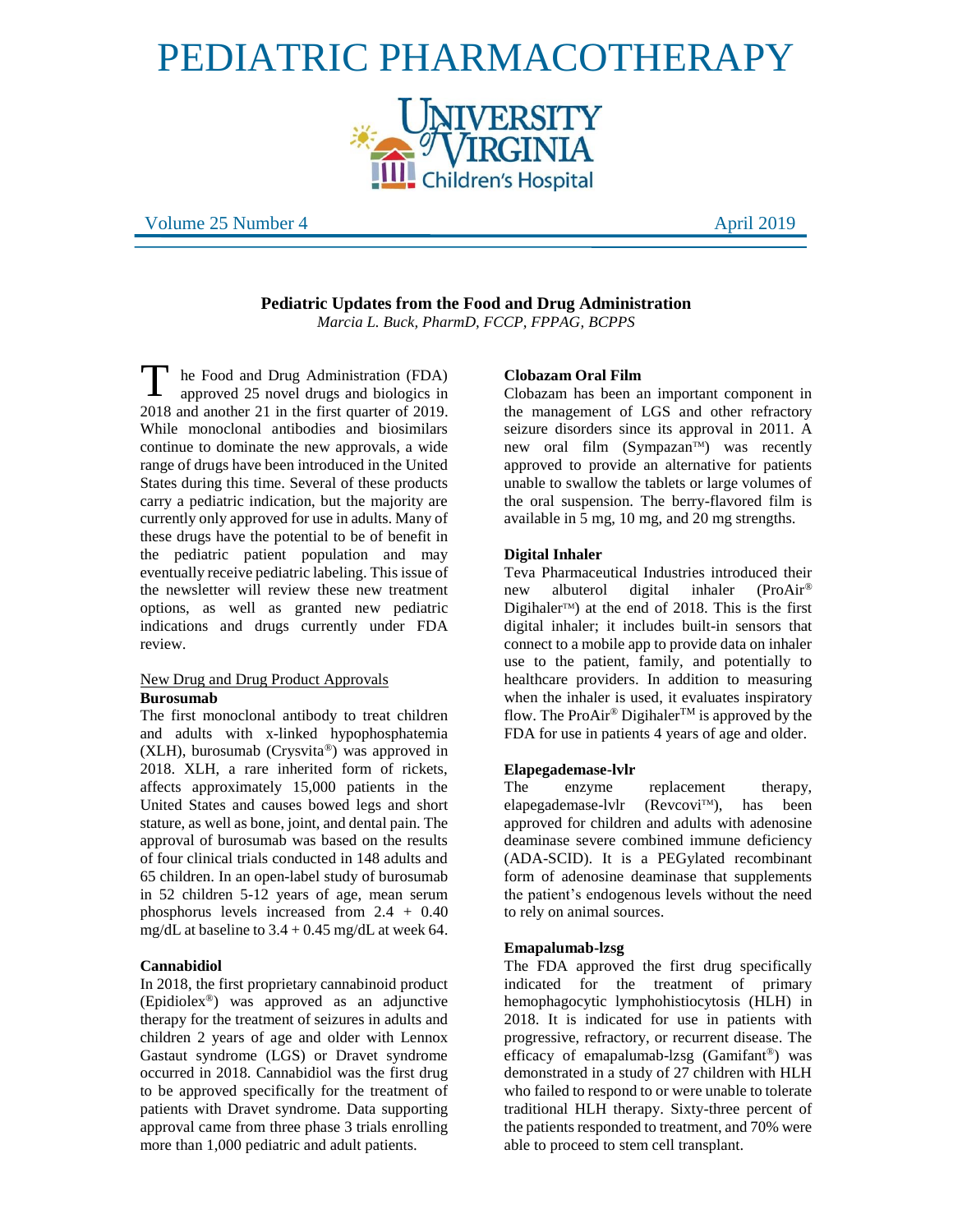# **Epoetin alfa-epbx**

The first biosimilar for epoetin (Retacrit<sup>TM</sup>) was approved last year. As a biosimilar, epoetin alfaepbx has no clinically significant differences in potency, purity, or safety compared to the original biological product. Biosimilars, however, are not considered interchangeable products. The availability of biosimilars is intended to provide competition, potentially reducing patient costs and increasing accessibility. Epoetin alfa-epbx carries the same indications as the original product and is approved for the treatment of anemia in children with cancer receiving chemotherapy or those with chronic kidney disease.

# **Hexavalent Vaccine**

In December, the FDA approved the first product to contain six vaccines in the childhood immunization series (Vaxelis®). It contains diphtheria and tetanus toxoids and acellular pertussis adsorbed, inactivated poliovirus, Haemophilus b conjugate (meningococcal protein conjugate), and hepatitis B (recombinant) vaccines. The hexavalent vaccine was developed through a joint venture between Sanofi and Merck. It is currently in production and is expected to be available in 2020 when a sustainable supply can be maintained.

#### **Lanadelumab**

The first monoclonal antibody for the treatment of types I and II hereditary angioedema (HAE), lanadelumab-flyo (Takhzyro™) was approved by the FDA for patients 12 years of age and older. Lanadelumab, a plasma kallikrein inhibitor, was approved based on the results of a multicenter randomized, double-blind placebo-controlled trial in 125 adolescents and adults.<sup>1</sup> The percentage of patients without an HAE attack for the entire 26 week treatment period was 44%, 31%, and 39% in the patients given 300 mg lanadelumab every 2 weeks, 300 mg every 4 weeks, and 150 mg given every 4 weeks respectively, compared to 2% of placebo patients. An open-label continuation study demonstrated a sustained benefit.

# **Methylphenidate delayed-release, extendedrelease**

The new delayed-release, extended-release methylphenidate product, Jornay PMTM, was approved by the FDA for the treatment of ADHD in children 6 years of age and older last year. This unique product uses the Delexis® drug delivery platform to provide a dosage formulation that could be given at night to delay absorption, resulting in effective serum methylphenidate concentrations at breakfast and continuing throughout the day.

#### **Moxidectin**

River blindness, caused by the parasitic worm *Onchocerca volvulus*, is a devastating tropical illness endemic in lower income countries. Moxidectin was developed though a collaboration of Medicines Development for Global Health and the World Health Organization Special Program for Research and Training in Tropical Diseases for the treatment of river blindness. In a phase 3 study, moxidectin produced significantly greater suppression of microfilariae in skin than ivermectin. It is currently approved for patients 8 years of age and older.

# **Sarecycline**

Several acne products were approved in the past year, including sarecycline (Seysara™), a first-inclass tetracycline-derivative. It provides a new option for oral treatment of non-nodular moderate-to-severe acne vulgaris in patients 9 years of age and older. Sarecycline is taken once daily and typically produces improvement within 3 weeks after starting treatment. Improvement in Investigator Global Assessment scores of acne severity in the two premarketing studies were 21% and 22.6% in the treatment groups, compared to 10.5% and 15.3% in the placebo groups, respectively.

#### **Stiripentol**

A second drug for the treatment of refractory seizures in patients with Dravet syndrome, stiripentol (Diacomit®) was approved in December 2018. Stiripentol is a direct allosteric modulator of GABA<sub>A</sub> receptors and offers a unique mechanism of action that benefits both patients with and without sodium channel α-1 subunit gene (SCN1A) mutations*.* In phase 3 trials, over 60% of patients experienced a 50% or greater reduction in seizure frequency.

#### **Tafenoquine**

Tafenoquine has been approved by the FDA for the prevention of relapse of *Plasmodium vivax* malaria in patients 16 years of age and older. Administered as a single dose, it is designed to provide a clinical cure, preventing future relapse. Tafenoquine was developed through a partnership between GSK and the Medicines for Malaria Venture. Development began in 2008; it was given Breakthrough Therapy status in 2013.

## **Tezacaftor/ivacaftor and ivacaftor**

The FDA approved the combination tezacaftor/ivacaftor and ivacaftor (Symdeko®) in February 2018 for the treatment cystic fibrosis in patients 12 years of age and older with two copies of the F508del mutation in the cystic fibrosis transmembrane conductance regulator (CFTR) gene or patients with one mutation that is responsive to tezacaftor/ivacaftor. This is the third product from Vertex Pharmaceuticals for patients with CF. Efficacy and safety for this combination was established in the EVOLVE and EXPAND trials.3,4 These two randomized, double-blind, placebo-controlled, phase 3, crossover trials enrolled more than 750 patients. In the EXTEND continuation study, the benefit in lung function seen in the EVOLVE and EXTEND studies was sustained for up to 48 weeks.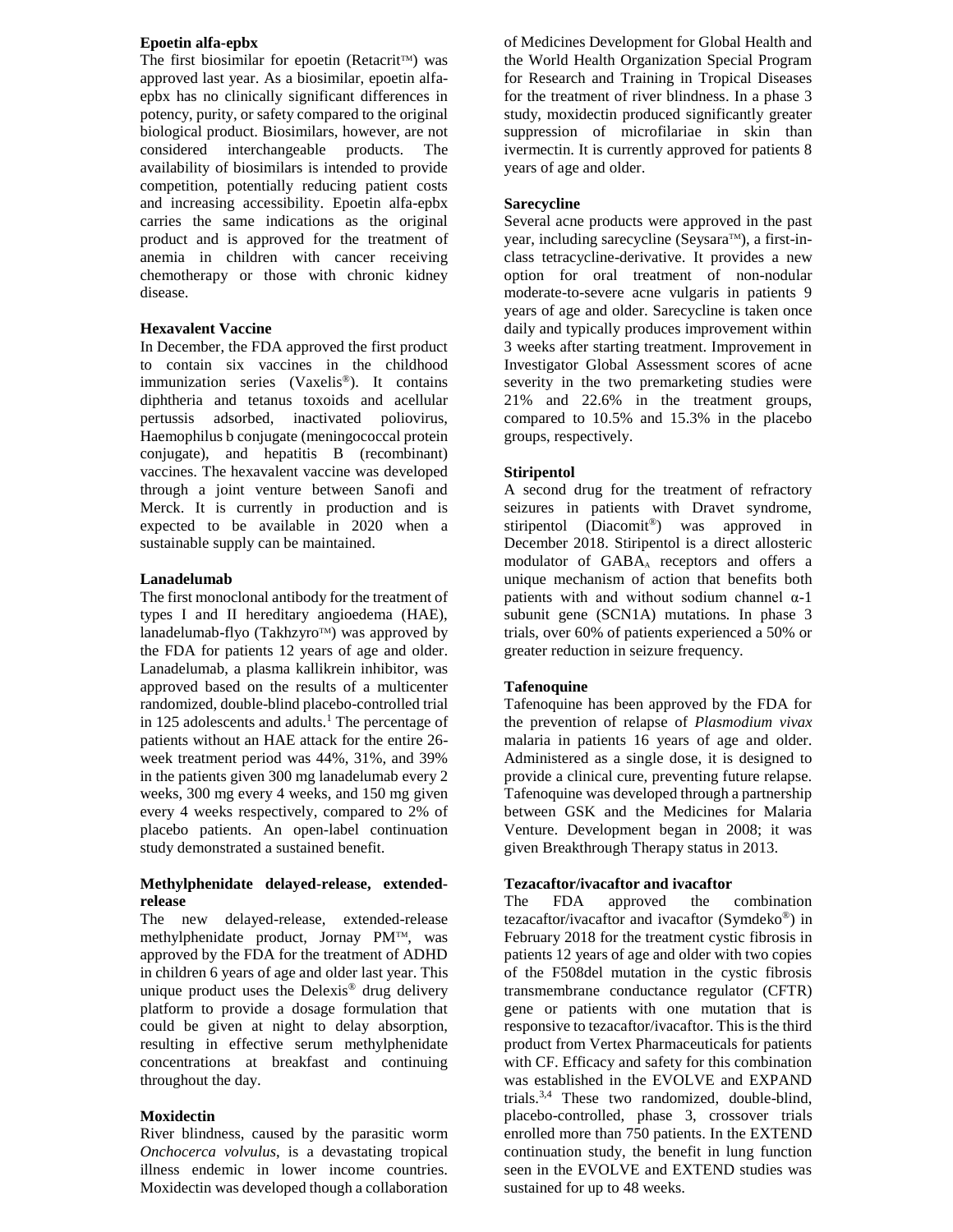# **Tretinoin Lotion**

A new lotion formulation of tretinoin (Altreno™ lotion) was approved for the treatment of moderate-to-severe acne vulgaris to children ages 9 years and older. Approval of this product was based on the results of two multicenter, randomized, double-blind, 12-week trials conducted in 1,640 adolescents and adults, as well as an open-label pharmacokinetic study.5 Mean absolute reduction in inflammatory lesions was significantly greater in the treatment groups; 13.1 and 13.9 in the patients using tretinoin lotion, compared to 10.6 and 10.7 in the vehicle-only control groups.

# New and Extended Pediatric Indications

In addition to manufacturer incentives provided through the FDA's Pediatric Research Equity Act (PREA), the National Institutes of Child Health and Human Development (NICHD) provides funding for research in off-patent drugs through the Best Pharmaceuticals for Children Act (BCPA). A total of 773 pediatric labeling changes have been made since the inception of these programs. <sup>6</sup> Labeling changes include not only new indications and age-based extensions, but also new pharmacokinetic, dosing, and safety information. The following examples highlight the range of new information and extended indications approved during the past 15 months.

# **Dasatinib**

Use of dasatinib (Sprycel®) was extended to pediatric patients one year and older with newly diagnosed Philadelphia chromosome-positive (Ph+) acute lymphoblastic leukemia in combination with chemotherapy. Efficacy in newly diagnosed B-cell precursor Ph+ ALL was evaluated in a single cohort of 78 children, median age 10 years, taking part in a larger multicenter, multiple-cohort study. The 3-year event-free survival rate was 64.1% (95% CI: 52.4, 74.7). At the end of induction, 75 patients (96%) had a bone marrow biopsy with <5% lymphoblasts; 76 patients (97%) achieved this goal by the end of consolidation.

#### **Dupilumab**

The approval for dupilumab (Dupixent<sup>®</sup>) for the treatment of uncontrolled moderate-to-severe atopic dermatitis was recently extended to patients 12 to 17 years of age. The drug targets the interleukin (IL-4/IL-13) pathway and is the first monoclonal antibody for atopic dermatitis to be approved in the pediatric population. Dupilumab can be used with corticosteroids or alone. In a phase 3 trial, dupilumab produced significantly greater improvement in the Eczema Area and Severity Index compared to placebo (66% versus 24%).

# **Fosapepitant**

The indication for fosaprepitant injection (Emend®) has been extended to include infants and children 6 months of age and older for the

prevention of acute and delayed nausea and vomiting associated with initial and repeat courses of highly emetogenic cancer chemotherapy and delayed nausea and vomiting associated with initial and repeat courses of moderately emetogenic cancer chemotherapy. This approval was based on extrapolation of data from studies of fosaprepitant injection in adults, as well as additional safety, efficacy and pharmacokinetic data in pediatric patients. Efficacy was also supported by data from a controlled study of an oral 3-day aprepitant regimen in pediatric patients 6 months to 17 years.

## **Perampanel**

The indication for perampanel (Fycompa®) has been extended to include treatment of partial onset seizures, with or without secondarily generalized seizures, in patients 4 years and older. Use of perampanel in this population is based on evidence from several controlled trials, including an open-label study with a 41-week extension phase, pharmacokinetic data from adult and pediatric patients, and safety data in 225 pediatric patients 4 years to less than 12 years of age.<sup>7</sup>

#### **Voriconazole**

Approval for voriconazole (Vfend®) was extended to patients 2 years of age and older with invasive aspergillosis, disseminated candidiasis, and candidemia. The approval was based on the results of two multicenter open-label noncomparative trials in children 2 to 18 years of age. Thirty-one children were enrolled in the first study. Global response, defined as clinical improvement and a 50% or greater reduction in radiologic lesions, was reported in 40% of the patients 2-11 years of age and 75% of the group 12 years and older. The second study enrolled 22 children 2-18 years of age. Global response rates were 70% in the group with invasive candidiasis and 86% in those with esophageal candidiasis.

## Drugs in the FDA Pipeline

A wide variety of new drug applications (NDAs) were submitted to the FDA in 2018 and the first months of 2019. Several are expected to be approved for use in children at the time of marketing, while others have the potential for use in the pediatric population but will require subsequent study.

#### **Fenfluramine**

The review of a third new antiseizure medication for the treatment of patients with Dravet syndrome, fenfluramine (Fintepla®), was recently refused by the FDA. The decision to postpone review was based on a failure to include the necessary data to assess the effects of chronic administration of fenfluramine and the inclusion of an incorrect version of a clinical dataset which prevented completion of the review process. The manufacturer is currently working with the FDA to comply with the request for the additional